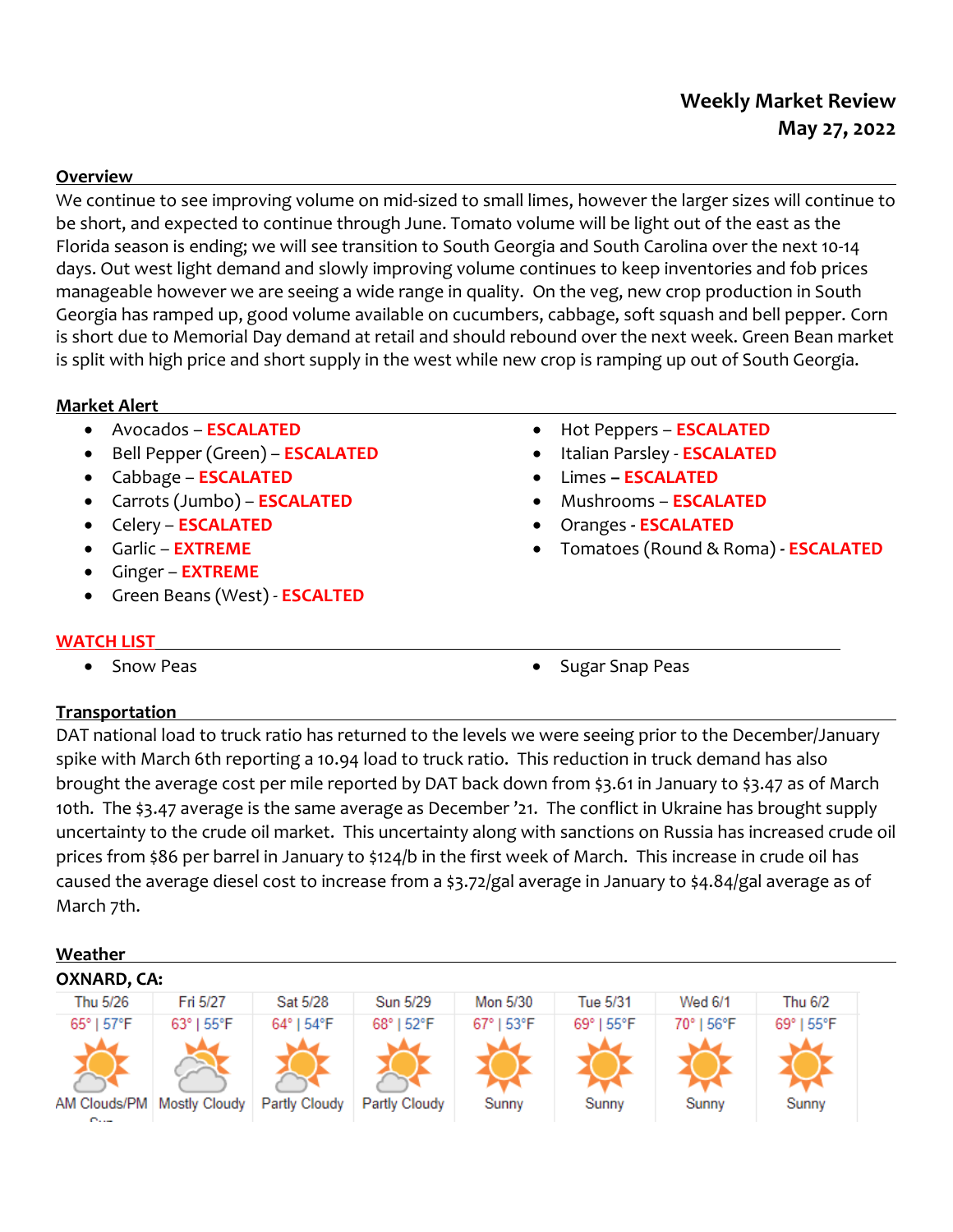## **PALMETTO, FL**

| Thu 5/26              | Fri 5/27                  | Sat 5/28                                      | Sun 5/29                  | Mon 5/30            | Tue 5/31                      | <b>Wed 6/1</b> | Thu 6/2                                                                                           |  |
|-----------------------|---------------------------|-----------------------------------------------|---------------------------|---------------------|-------------------------------|----------------|---------------------------------------------------------------------------------------------------|--|
| 91°   74°F            | 88°   74°F                | 87°   72°F                                    | 89°   71°F                | 90°   72°F          | 89°   71°F                    | 88°   71°F     | 88°   73°F                                                                                        |  |
|                       |                           | AM                                            | PM                        | <b>PM</b>           | <b>PM</b>                     | <b>PM</b>      | <b>PM</b>                                                                                         |  |
| Partly Cloudy         | Isolated                  |                                               |                           |                     |                               |                | Thunderstorms Thunderstorms Thunderstorms Thunderstorms Thunderstorms Thunderstorms Thunderstorms |  |
| <b>MOULTRIE, GA</b>   |                           |                                               |                           |                     |                               |                |                                                                                                   |  |
| Thu 5/26              | Fri 5/27                  | Sat 5/28                                      | Sun 5/29                  | Mon 5/30            | Tue 5/31                      | Wed 6/1        | Thu 6/2                                                                                           |  |
| 80°   67°F            | 86°   63°F                | 86°   65°F                                    | 87°   66°F                | 88°   67°F          | 86°   68° F                   | 87°   68°F     | 86°   69°F                                                                                        |  |
| hunderstorms          | <b>AM Showers</b>         | <b>Mostly Sunny</b>                           | Sunny                     | PM<br>Thunderstorms | Partly Cloudy                 | Partly Cloudy  | Partly Cloudy                                                                                     |  |
| JALISCO, MX:          |                           |                                               |                           |                     |                               |                |                                                                                                   |  |
| Thu 5/26              | Fri 5/27                  | Sat 5/28                                      | Sun 5/29                  | Mon 5/30            | Tue 5/31                      | <b>Wed 6/1</b> | Thu 6/2                                                                                           |  |
| 85°   63°F            | 87°   63°F                | 85°   61°F                                    | 82°   59°F                | 84°   60°F          | 83°   60°F                    | 82°   61°F     | 82°   61°F                                                                                        |  |
|                       |                           |                                               |                           |                     |                               |                |                                                                                                   |  |
| Sunny                 | Partly Cloudy             | <b>Mostly Sunny</b>                           | Sunny                     | Sunny               | Sunny                         | Sunny          | Mostly Sunny                                                                                      |  |
| <b>COACHELLA, CA:</b> |                           |                                               |                           |                     |                               |                |                                                                                                   |  |
| Thu 5/26              | Fri 5/27                  | Sat 5/28                                      | Sun 5/29                  | Mon 5/30            | Tue 5/31                      | <b>Wed 6/1</b> | <b>Thu 6/2</b>                                                                                    |  |
| 104°   70°F           | 103°   71°F               | 98°   66°F                                    | 95°   62°F                | 91°   63°F          | 96°   67°F                    | 101°   70°F    | 104°   70°F                                                                                       |  |
| Sunny                 | Mostly Sunny              | Mostly                                        | Partly Cloudy             | Sunny               | Sunny                         | Sunny          | Sunny                                                                                             |  |
|                       |                           | Sunny/Wind                                    |                           |                     |                               |                |                                                                                                   |  |
| <b>SALINAS, CA</b>    |                           |                                               |                           |                     |                               |                |                                                                                                   |  |
| Thu 5/26              | Fri 5/27                  | Sat 5/28                                      | Sun 5/29                  | Mon 5/30            | Tue 5/31                      | <b>Wed 6/1</b> | Thu 6/2                                                                                           |  |
| 66°   54°F            | 66°   54°F                | 67°   51°F                                    | 63°   48°F                | 65°   47°F          | 71°   50°F                    | 74°   51°F     | 69°   52°F                                                                                        |  |
|                       |                           |                                               |                           |                     |                               |                |                                                                                                   |  |
|                       |                           | Mostly Cloudy   Mostly Cloudy   Partly Cloudy | Partly Cloudy             | Sunny               | Sunny                         | Sunny          | Partly Cloudy                                                                                     |  |
|                       | $\mathbf{A}$ $\mathbf{A}$ | $\sim$ $\sim$ $\sim$                          | $\mathbf{A}$ $\mathbf{A}$ | $\mathbf{A}$ is a   | $\mathbb{R}$ and $\mathbb{R}$ | $\sim$ 0.1.    | $\mathbf{A}$ in $\mathbf{A}$                                                                      |  |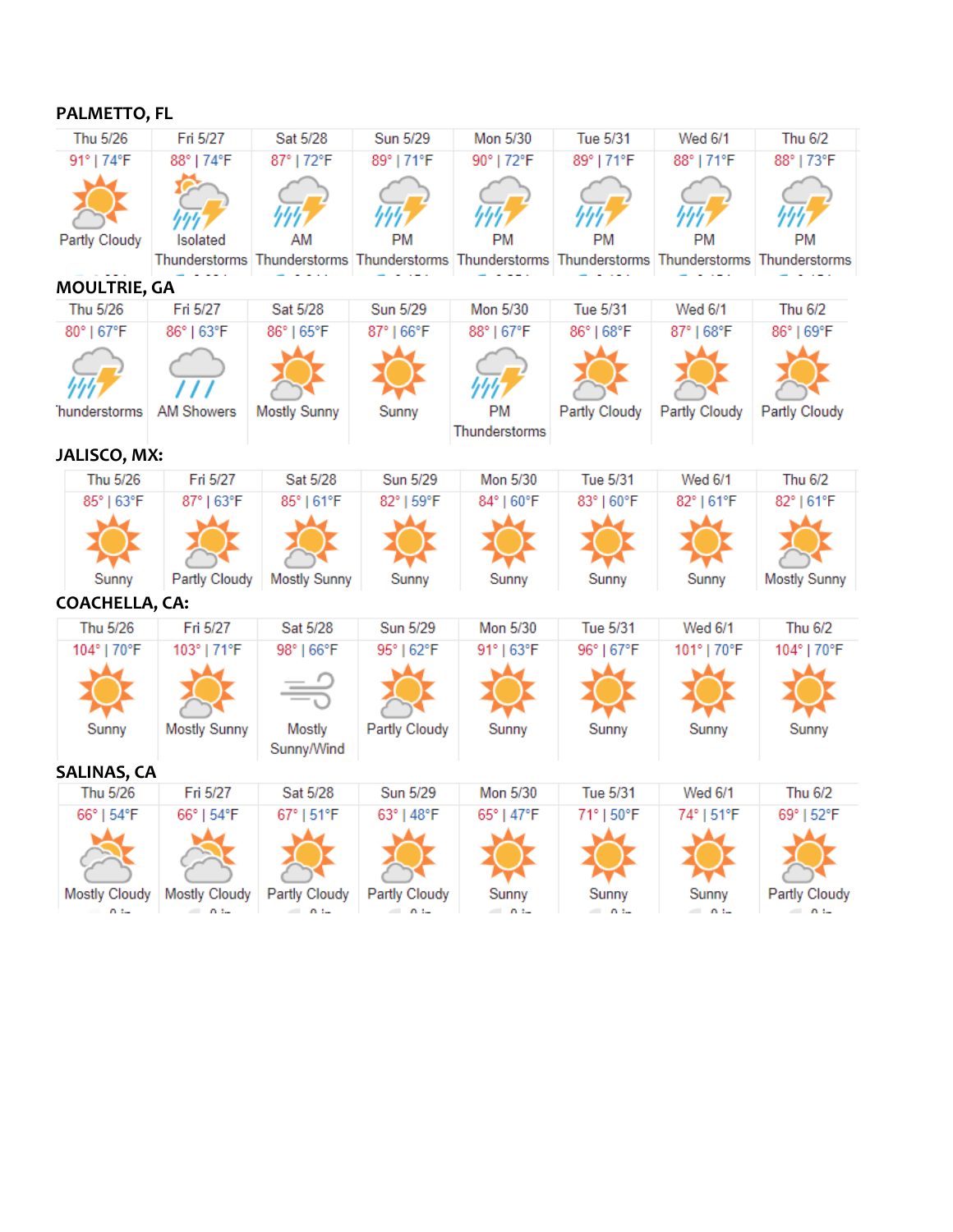| <b>Good Buys</b>    |                                                                                                                                                                                                                                               |                                                                                                                                                                                                                                                                                                                     |  |
|---------------------|-----------------------------------------------------------------------------------------------------------------------------------------------------------------------------------------------------------------------------------------------|---------------------------------------------------------------------------------------------------------------------------------------------------------------------------------------------------------------------------------------------------------------------------------------------------------------------|--|
| <b>Commodity</b>    | <b>Market Update</b>                                                                                                                                                                                                                          | <b>Expert Tip</b>                                                                                                                                                                                                                                                                                                   |  |
| Table Grapes        | Deals are being made on the<br>remaining offshore<br>inventories while we see new<br>crop volume crossing from<br>Mexico. Overall demand has<br>been light.                                                                                   | From green and red to beautiful purple, there are<br>so many different varieties of grapes. Did you know<br>that grapes are a good source of fiber, potassium,<br>and a range of vitamins and other minerals? The<br>vitamins, minerals, and fiber in grapes make them a<br>healthful way to satisfy a sweet tooth! |  |
| <b>Strawberries</b> | Due to warmer weather, we<br>are seeing growers reaching<br>peak volumes and expect<br>peak volumes to continue for<br>the next few weeks. Quality<br>out of Salinas, Watsonville and<br>Santa Maria is exceptional and<br>looks to continue. | A great topper to keep in your fridge all summer<br>long are macerated strawberries. Slice up<br>strawberries and then add sugar, a pinch of salt<br>and some lemon juice. Place this in the fridge for at<br>least 30 mins to an hour and then enjoy on ice<br>cream, cake, toast, or even waffles!                |  |

## **Fruits & Vegetables**

**Avocados: ESCALATED** There continue to be fewer available harvest areas at higher elevations, which is holding strong field pricing in Mexico. Total volume to the U.S. closed at 46.7 million pounds last week, a 10% increase from previous weeks, but still under projections. We continue to harvest the Negra/Late season, high dry matter fruit. Loca crop estimates report an increased volume compared to last season's Loca crop. When we transition into the Flora Loca crop in July, we will see a shift in size curve and expect to see more 60cts and smaller, followed by 48cts with limited availability on larger sizes. We expect cleaner pack out, with less grade 2 fruit.

**Bananas:** Steady volume and good quality available. However, we are seeing firm pricing this quarter due to record high fuel prices.

**Pineapples:** Pineapple availability continues to be okay. The size profile is trending to size 5 and 6cts and availability on 7cts remains limited.

**Grapes:** Deals are being made on the remaining offshore inventories while we see new crop volume crossing from Mexico. Overall demand has been light.

## **Berries**

**Strawberries**: Due to warmer weather, we are seeing growers reach peak volume and expect this to continue for the next few weeks. Quality out of Salinas, Watsonville and Santa Maria is exceptional and looks to continue.

**Blackberries:** No changes as **t**he industry is in the transitional period between central Mexico and California. The central Mexico season will likely end in mid-June. Oxnard, Santa Maria, and Watsonville supplies are increasing, with Oxnard being the primary producing region in California. We should start to see volume increasing in Salinas / Watsonville in mid-June.

**Raspberries:** No changes as Central Mexico will continue to wind down until the end of its season. Baja volumes are expected to increase for the next two weeks and will rapidly decline at the beginning of June. The California growing regions will continue with lighter volume estimated to increase in Mid-June.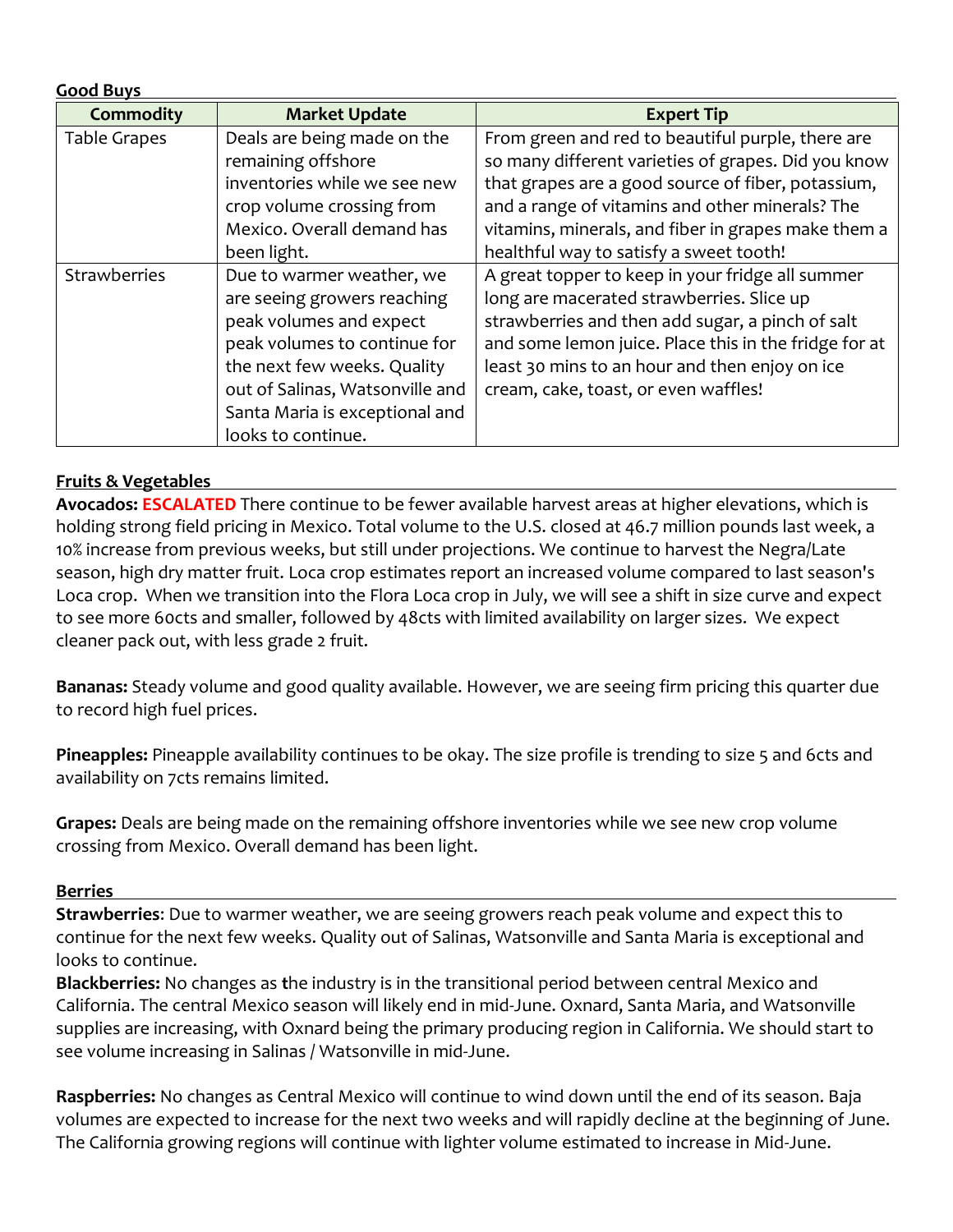**Blueberries:** Mexico production continues to ramp down through the month of May. The San Joaquin Valley is reaching peak production and should see good volumes moving forward. Mexico quality is very good, but we are starting to see a down-trend in volume. Georgia volumes are trending down as varieties are changing, quality is good.

## **California**

## **Citrus**

**Oranges: ESCALATED** Small oranges remain fairly tight, with market pricing in the low \$20's for choice grade. Few navels remain, but many growers are on to Valencias. Size structure peaking 56/72, with about 75% being fancy grade.

**Lemons:** Are in full swing, quality has been good. Best buys are on 95-140F/Ch. Argentine lemons will be arriving by next week on the east and west coasts.

**Limes: ESCALATED (150 counts and larger)** Volume will continue improving on small limes; however, the crop is simply not sizing up at this point. Growers are optimistic we should see a much-improved size distribution by the middle of June. With this update we expect larger sized fruit to be an issue and ask to be flexible on sizes until we see improvement on volume on large sized fruit.

**Grapefruit:** Ruby grapefruit now available. Size is peaking on 32s and larger fancy and all small sizes 36s and smaller are tight. Texas is expected to start very late.

**Imports/Specialties:** Blood oranges are available in good supply. Imported clementines will be available soon.

## **West Coast Lettuce**

**Butter Lettuce:** Steady volume with overall very good quality. Market and supply will remain steady.

**Green Leaf:** Production in Salinas is steady and overall quality is good with some signs of wind and fringe burn. The markets are slightly softer, with good demand.

**Red Leaf:** Production in Salinas is steady and overall quality is good with some signs of wind and fringe burn. The markets are slightly softer with good demand.

**Romaine and Romaine Hearts:** Romaine and romaine heart supply is steady and may see some very light windburn, but quality is very good. Overall demand is good and steady with slightly better demand on the hearts.

**Iceberg Lettuce:** Weather has been ideal for growing so we are seeing good supply and good quality. Demand has been very good, keeping the market steady at current levels.

## **Eastern and Western Vegetables**

**Green Bell Pepper: ESCALATED** Overall markets are easing back as more volume becomes available out of North Florida. In Mexico, volume is light as the season winds down over the next several weeks. Coachella is slowly ramping up and quality out of the region is very nice. South Georgia is also ramping up and quality is beautiful, we should see steady markets and improved fob prices continue over the next week.

**Red Bell Pepper:** Good Supply and quality available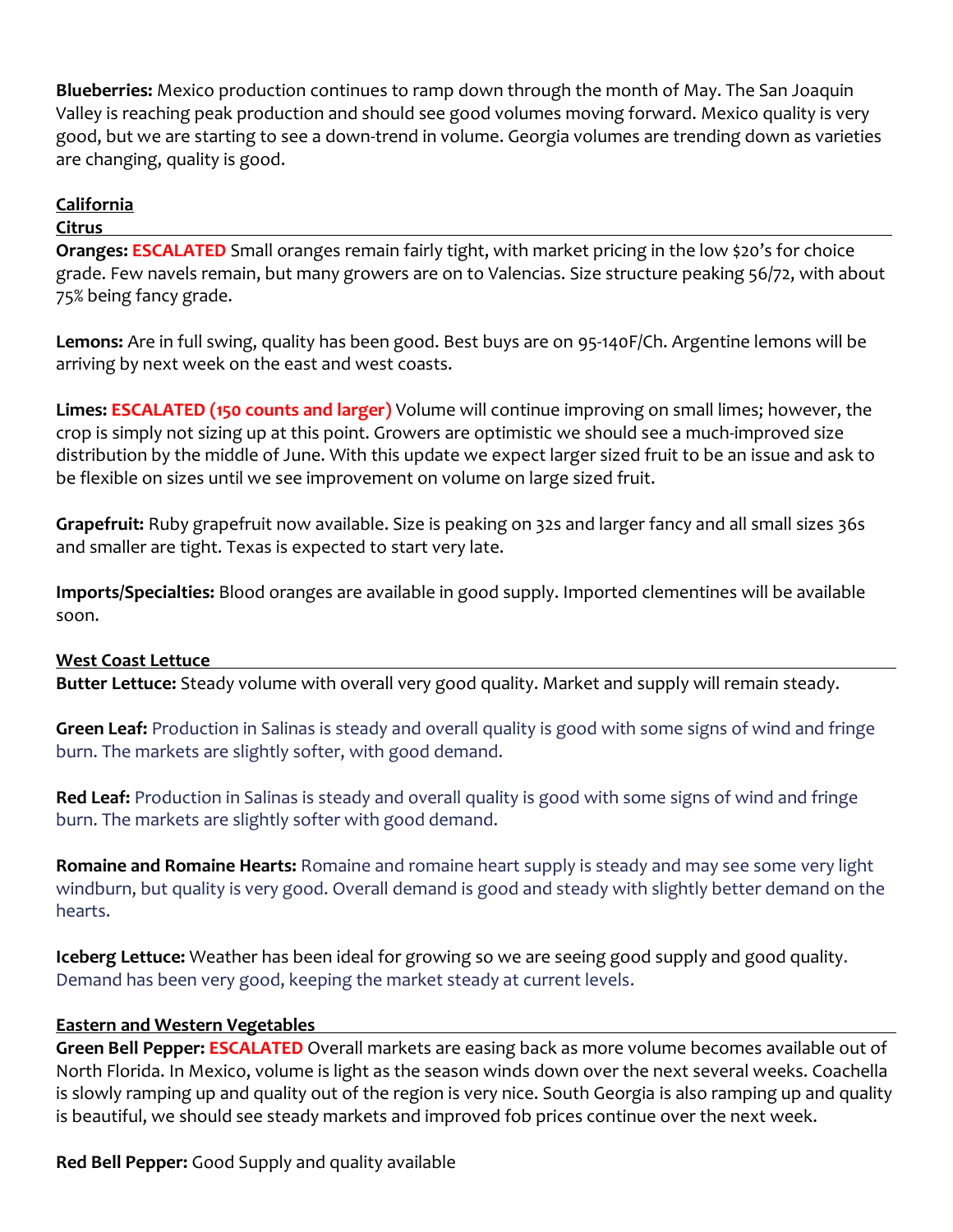## **Yellow Bell Pepper:** Good supply and quality available

**Mini Sweet Pepper:** Good supply and quality available

**Mixed Chili Pepper: ESCALATED** Improving volume has become available out of Florida and should see South Georgia should ramp up late next week. In McAllen and Nogales, prices remain firm this week but much improved availability on anaheims, jalapeno, serrano, and poblano. Jalapeno and tomatillos are firm but should improve as volume ramps up out of Baja.

**Eggplant:** Good supply available out of Florida and Mexico is winding down for the season. Georgia and Coachella are about 1 week out from production.

**Slicer Cucumbers:** Florida supply will be wrapping up this week. South Georgia is seeing strong productions and outstanding quality. Volume and quality crossing through McAllen and Nogales was lighter this week and driving fob prices higher in the west. **English Cucumbers:** Good quality and supply available out of Mexico and Canada.

**Pickles:** We are seeing stable volume out of South Florida this week as well.

**Green Beans: ESCALATED** Mexico is winding down and Coachella is already wrapped up. There are few stragglers but with less acreage planted the season closed sooner than expected and we should transition to Fresno and the coast over the next 10 days. In the east, we are seeing stronger numbers out of South Georgia and Florida is done for the season.

**French Beans:** Out of the west, quality and production levels remain fair as labor continues to be a challenge. Guatemalan production continues to be excellent, but rain may affect shelf life in the coming weeks.

**Zucchini/Yellow Squash:** Excellent supply and quality available out of Florida, South Georgia, and Crossing through Nogales. California is about 10 days from scratching new crop.

## **Herbs**

Rain continues in Colombia, which is causing quality issues and some supply shortages. Out of Mexico, supplies are getting better, and quality is improving.

| <b>HERB</b>                 | <b>SUPPLY</b> | <b>QUALITY</b> | <b>COUNTRY OF</b><br><b>ORIGIN</b> |
|-----------------------------|---------------|----------------|------------------------------------|
| Arugula                     | Steady        | Steady         | <b>USA</b>                         |
| <b>Basil</b>                | Steady        | Steady         | <b>MEXICO</b>                      |
| <b>Opal Basil</b>           | Steady        | Steady         | <b>MEXICO</b>                      |
| <b>Thai Basil</b>           | Steady        |                | <b>MEXICO</b>                      |
| <b>Bay Leaves</b><br>Steady |               | Steady         | <b>COLOMBIA</b>                    |
| Chervil                     | Steady        | Steady         | <b>USA</b>                         |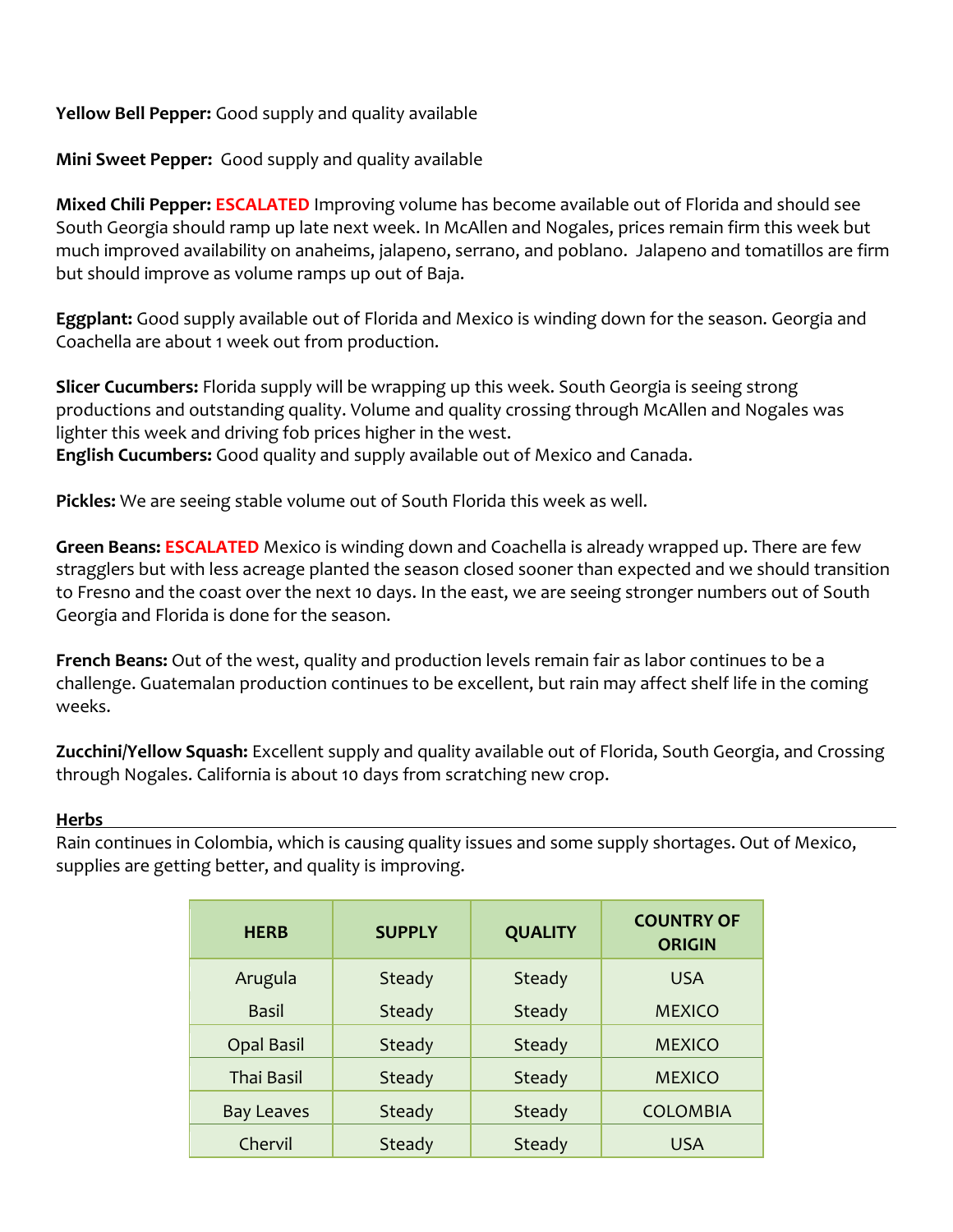| Chives                           | Steady              | Steady        | <b>MEXICO</b>               |  |
|----------------------------------|---------------------|---------------|-----------------------------|--|
| Cilantro                         | Steady              |               | <b>USA</b>                  |  |
| Dill                             | Steady              | Steady        | <b>MEXICO</b>               |  |
| Epazote                          | Steady              | Steady        | <b>MEXICO</b>               |  |
| Lemongrass                       | Steady              | Steady        | <b>USA</b>                  |  |
| Marjoram                         | Steady              | Steady        | <b>MEXICO</b>               |  |
| Mint                             | <b>Steady</b>       | Steady        | <b>USA</b>                  |  |
| Oregano                          | Limited             | Steady        | <b>MEXICO</b>               |  |
| <b>Italian Parsley</b><br>Steady |                     | Steady        | <b>USA</b>                  |  |
| Rosemary                         | <b>Very Limited</b> | Steady        | <b>MEXICO</b>               |  |
| Sage                             | Steady              | Steady        | <b>MEXICO</b><br><b>USA</b> |  |
| Savory                           | Steady              | <b>Steady</b> |                             |  |
| Sorrel                           | Steady              | Steady        | <b>USA</b>                  |  |
| Tarragon                         | Limited             | Steady        | <b>MEXICO</b>               |  |
| Thyme                            | <b>Steady</b>       | Steady        | <b>USA</b>                  |  |
| Lavender                         | Steady              | Steady        | <b>USA</b>                  |  |
| Lemon Thyme                      | Steady              | Steady        | <b>USA</b>                  |  |
| Lime Leaves                      | Steady              | Steady        | <b>USA</b>                  |  |
|                                  |                     |               |                             |  |

## **Melons**

**Cantaloupe:** Cantaloupe has started in the desert and should begin to see more volume over the next week. Sizing is leaning heavy to 9's with 12-15's being very limited. Flexibility ion sizing is critical as we transition from the offshore program. Quality is outstanding

**Honeydew:** We are still 7-10 days away from domestic dews beginning. Most growers in this area only plant a small percentage of honeydews to begin with because of it being a more challenging area to grow dews. This will cause us to rely heavier on consolidating Mexican honeydew over the next 10-14 days.

**Watermelon:** Good volume available out of Florida and quality is very nice. Good volume also crossing through McAllen and Nogales on Minis and Seedless.

## **Mixed Vegetables**

**Artichokes:** Quality has improved significantly, with good supply.

**Arugula:** Supply and quality are good.

**Asparagus**: There is no change in the warmer weather in Obregon, which is still low due to seeding. Southern Baja continues with good production, especially on the Jumbo size. Guanajuato should start-up in the next week. Peruvian production remains the same from last week in the north. The south is still seeing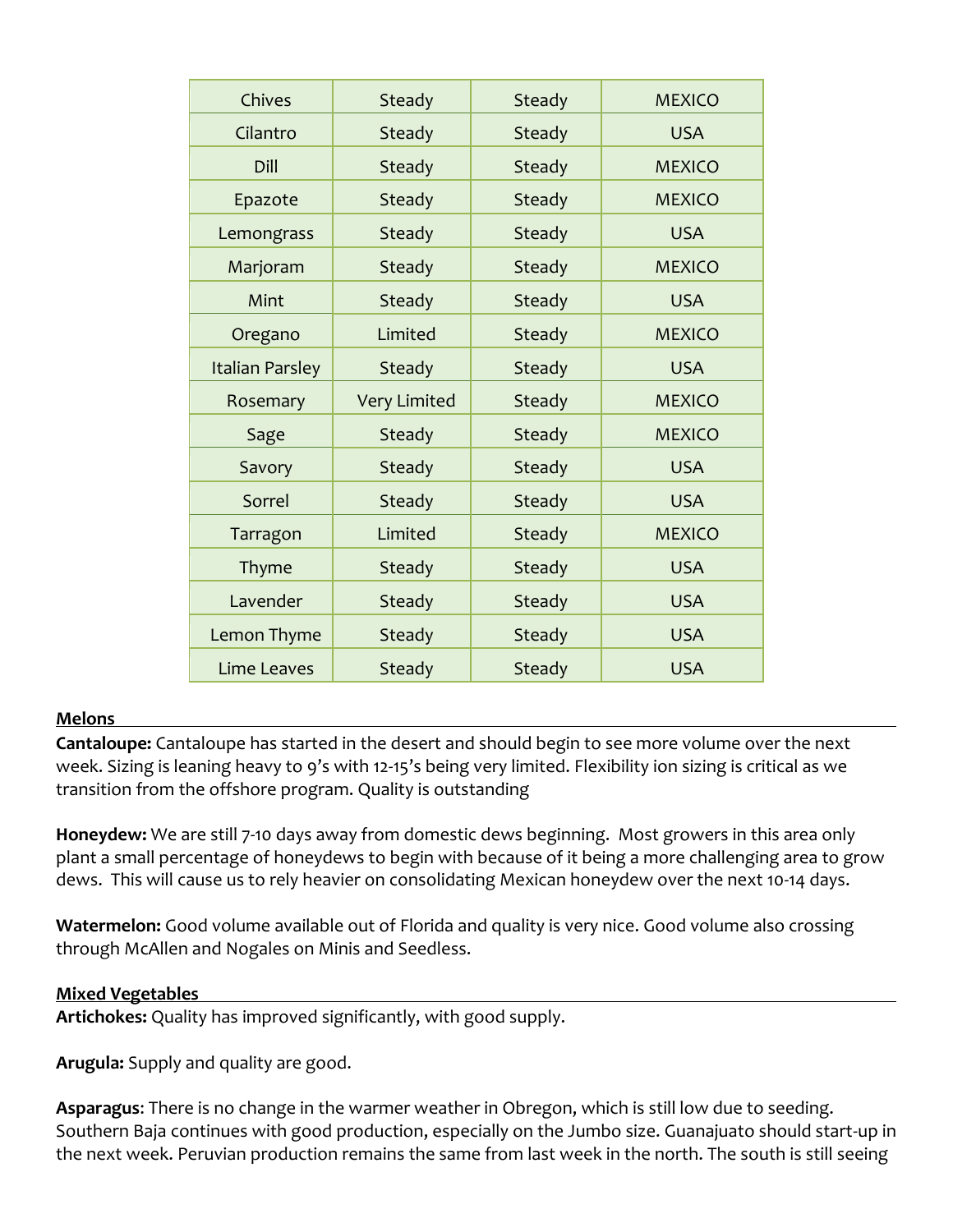cooler weather. Markets are less active this week with local/domestic asparagus being available and with Peru and Mexico with good production.

**Broccoli/Broccoli Florets:** Market continues steady with very good quality.

**Brussels Sprouts:** We will continue to see lighter supplies for the coming week with Very-Strong Demand, prices are higher.

**Carrots: ESCALATED** Current demand exceeds predicted supply while lower than average yields caused by cold wet weather has limited availability. Shippers continue to struggle with labor due to COVID and not having enough workers show daily to pack carrots.

**Cauliflower:** Market firm, quality is very good, with very good demand.

**Celery: ESCALATED** Pricing remains escalated although market has a weaker undertone, quality is improving. A few shippers have started in Salinas as we look for volume to increase. Oxnard will still be shipping through the month of June at which time all Celery will be moving to the Salinas / Santa Maria growing areas for the remainder of the season

**Corn: ESCALTED** Volume is snug this week as pulls are heavy at retail for Memorial Day. We should see this shift over the next few days. Volume is wrapping up out of Florida and expect to begin South Georgia this coming week. Quality is outstanding in the southeast as well as California.

**Fennel:** Good supply continues with very good quality

**Garlic: EXTREME** Domestic supply is very tight, and shippers are holding to averages but we expect this volatile market to continue through the summer. Garlic Company is now shipping product of Mexico until new crop garlic gets started in mid-July.

**Ginger: EXTREME** Ginger is very volatile due to very inconsistent supply and market is higher. Supply remains tight for the foreseeable future

**Green Cabbage**: **ESCALATED** Quality is good; supplies continue to be light. Market is very active

**Green Onions:** Supply is good with very good quality, Market is steady

**Jicama:** Steady supply available crossing through McAllen.

**Kale (Green):** Supply is steady, quality is very good

**Mushrooms**: **ESCALATED** Quality is good, although supply is down and markets are higher primarily due to a lack of labor, shortages in component of growing such as peat moss and other inflationary pressure. We expect to see this continue to be a challenge until some of the growing costs can get under control of this particularly labor intensive and cost sensitive item.

**Napa Cabbage**: Quality and supplies are improving.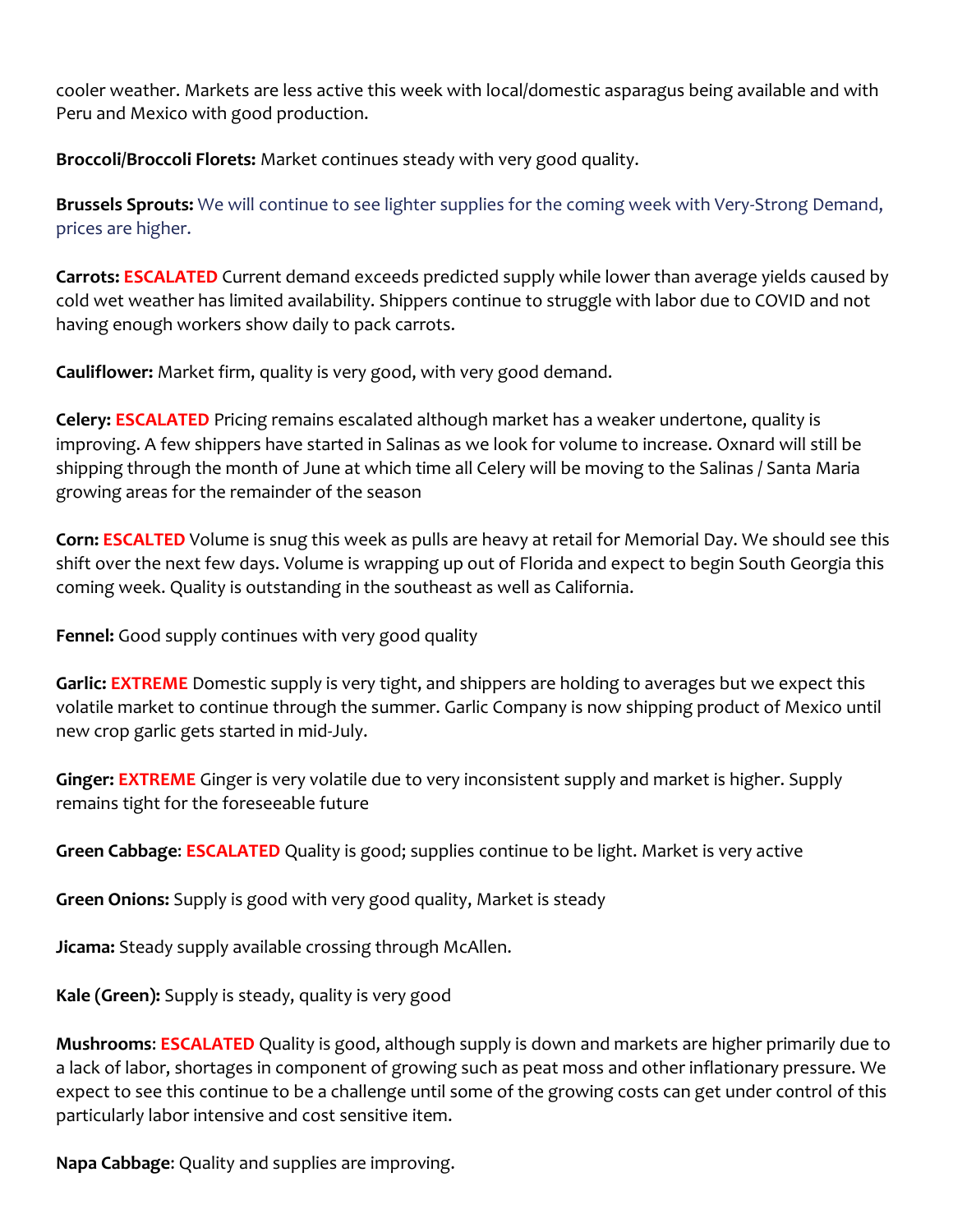**Parsley (Curly, Italian): ESCALATED (Italian)** Quality is good, fair supply on curly parsley with good demand. Very light supply on Italian parsley with a demand exceeds supply situation, market is escalated with much higher pricing.

**Rapini:** Excellent supply this week and next.

**Red Cabbage: - ESCALATED** Quality is good, supplies are lighter. Market is very active

**Snow Peas and Sugar Snaps: WATCH LIST** Rain in Guatemala continues to slow down the production of snow peas, and quality will be affected in the coming weeks. Sugar snap supply is steady. Production in the U.S. continues to ramp up.

**Spinach (Bunched & Baby):** Supply and quality are good.

**Spring Mix:** Supply and quality are good.

**Sweet Potatoes and Yams:** Demand continues to be stable across all sizes and varieties. There are deals to be had on both #1's and Jumbos out of North Carolina. FOB's out of Mississippi are a bit higher but quality out of that region has been outstanding. We should see prices gradually start to rise throughout the summer months and into the new crop.

## **Onions:**

Both Texas and the Northwest are no longer shipping very much product. There are still pockets of Mexican product shipping out of Texas, however, it is primarily on red and white onions only. The Imperial Valley, CA is starting to wind down, and they should mostly be finished by the end of next week. They are essentially finished with white onions, and we are seeing an imbalance on reds against their remaining yellows. This is causing them to have to make straight load red deals in order to keep those cleaned up. The market in the Imperial Valley ended up holding a long stronger than originally anticipated. This is in large part to a decrease in production due to carious challenges with both labor as well as the presence of seeder onions. We will begin to see the San Joaquin valley start shipping product on Tuesday after Memorial Day. They will have all colors and sizes right out of the gate. We will also see New Mexico start in full force on Tuesday as well. Sizing in New Mexico appears to be on the smaller end to start out, and they are expected to have similar production challenges that the Imperial Valley experienced. Many believe onions will get very tight toward the end of June/early July and prices could spike. The big news at the moment is the challenges that the Northwest is experiencing with next season's Fall crop. Not only was acreage already believed to be significantly down, but both cool temps, lack of water, and strong winds are not being kind to this crop in its early stages. While there is plenty of time to go still, there is a lot of concern for how healthy this crop will become The Fall. Trucks had remained plentiful until last week's DOT Inspection week. We saw capacity tighten and rates move up. With Memorial Day weekend upcoming, we are seeing rates holding steady from the increase.

## **Potatoes:**

The potato market continues to further tighten on all sizes and grades. The tightest range of size appears to be on 60/70/80 count potatoes. We are beginning to see the market begin to move up again because of this. This is a trend we can likely expect to see until new crop in the Fall. Now that growers are winding down on their last remaining Norkotahs, production is expected to drop off significantly when we are